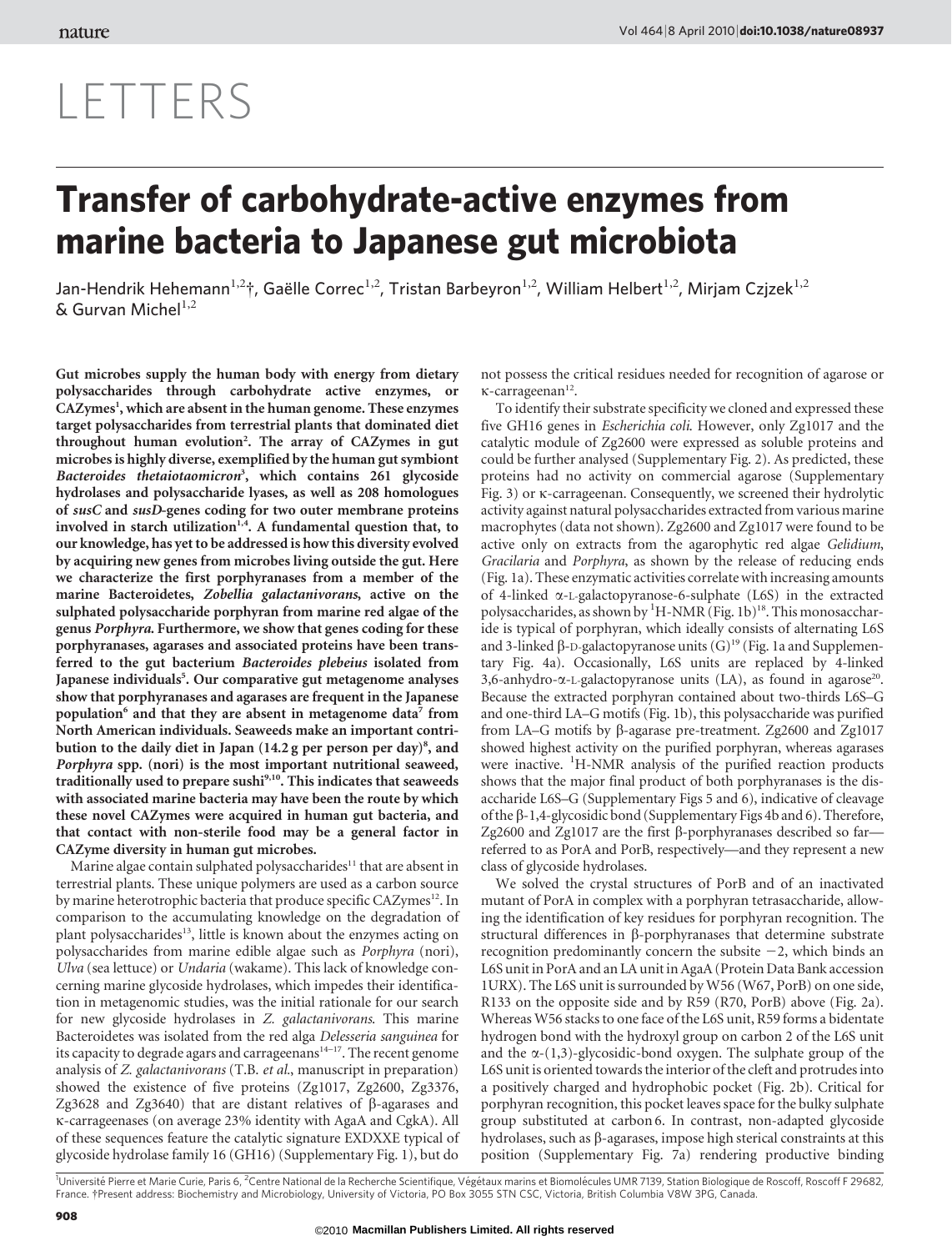

Figure 1 <sup>|</sup> Activity screening on natural algal polysaccharides reveals porphyranase activity. a, PorA and PorB were screened on crude algal extracts and compared to AgaA; the species on which the enzymes were active are displayed. The bars show the amount of produced glucosereducing end equivalents ( $n = 3$ , error bars represent mean  $\pm$  s.d.). The

impossible, as reflected by the biochemical activity of AgaA, which cannot degrade pure porphyran.

This structural information was then exploited for data mining of porphyranases in sequence databases. Six potential  $\beta$ -porphyranases were identified in the GenBank non-redundant database, with identity ranging from 35% to 55% with PorA and PorB. Structure-based sequence alignment indicates that the crucial residues for porphyran recognition are well conserved in all of these GH16 enzymes (Supplementary Fig. 1). Moreover, phylogenetic analysis confirms that these six proteins, together with Zg3376, Zg3628, Zg3640, PorA and PorB, constitute a monophyletic group (clade 2) distinct from the b-agarase and k-carrageenase subfamilies (Fig. 3; for details see Supplementary Table 2). Therefore, all of these additional proteins are confidently predicted to be  $\beta$ -porphyranases and clade 2 can be defined as a new subfamily within GH16. The genes coding for Zg3376, Zg3628 and Zg3640 from Z. galactanivorans are thus named porC, porD and porE, respectively.

activities on crude extracts are compared with that on pure porphyran (top) and agarose (bottom). **b**, <sup>1</sup>H-NMR spectra from the corresponding substrates in a show that the enzymatic activity correlates with the quantity of L6S units. Activity of PorA and PorB is highest on pure porphyran (>95% L6S–G).

All the orthologues of  $\beta$ -porphyranases that we detected by blast analysis in GenBank are encoded by marine bacterial genomes, except for Bp1689 (36%, 35% and 52% identity with PorA, PorB and PorE, respectively) which originates from the human gut bacterium Bacteroides plebeius. To date, the literature describes six different strains of this species, all of which were isolated from the intestinal microbiota of Japanese individuals<sup>5</sup> and the type strain was sequenced as part of the Human Microbiome Project (HMP, [http://genome.wustl.edu/genomes\)](http://genome.wustl.edu/genomes). Notably, B. plebeius also contains a putative  $\beta$ -agarase from GH16, Bp1670 (53% identity with AgaB, Fig. 3). In contrast, none of the 24 other Bacteroides genome sequences available at the US National Center for Biotechnology Information (NCBI) contain any  $\beta$ -porphyranase or  $\beta$ -agarase genes. Among these additional species, ten species were isolated from western individuals (eight North American and two French) and six from East Asian individuals (five Japanese and one Japanese Hawaiian). The remaining strains are uncharacterized and were selected by the HMP





perpendicular to the view in a, highlighting the pocket specifically accommodating the sulphate group of the L6S unit bound to binding site  $-2$ . The pocket is occupied by a tyrosine residue in  $\beta$ -agarases (Y69 in AgaA), which is situated in the highly divergent amino-terminal region. In both panels final refined electron density  $(2F_o - F_c;$  grey grid) surrounding the sugar units and the neighbouring amino acids is represented at a  $1\sigma$  level. The figure was prepared with PyMol.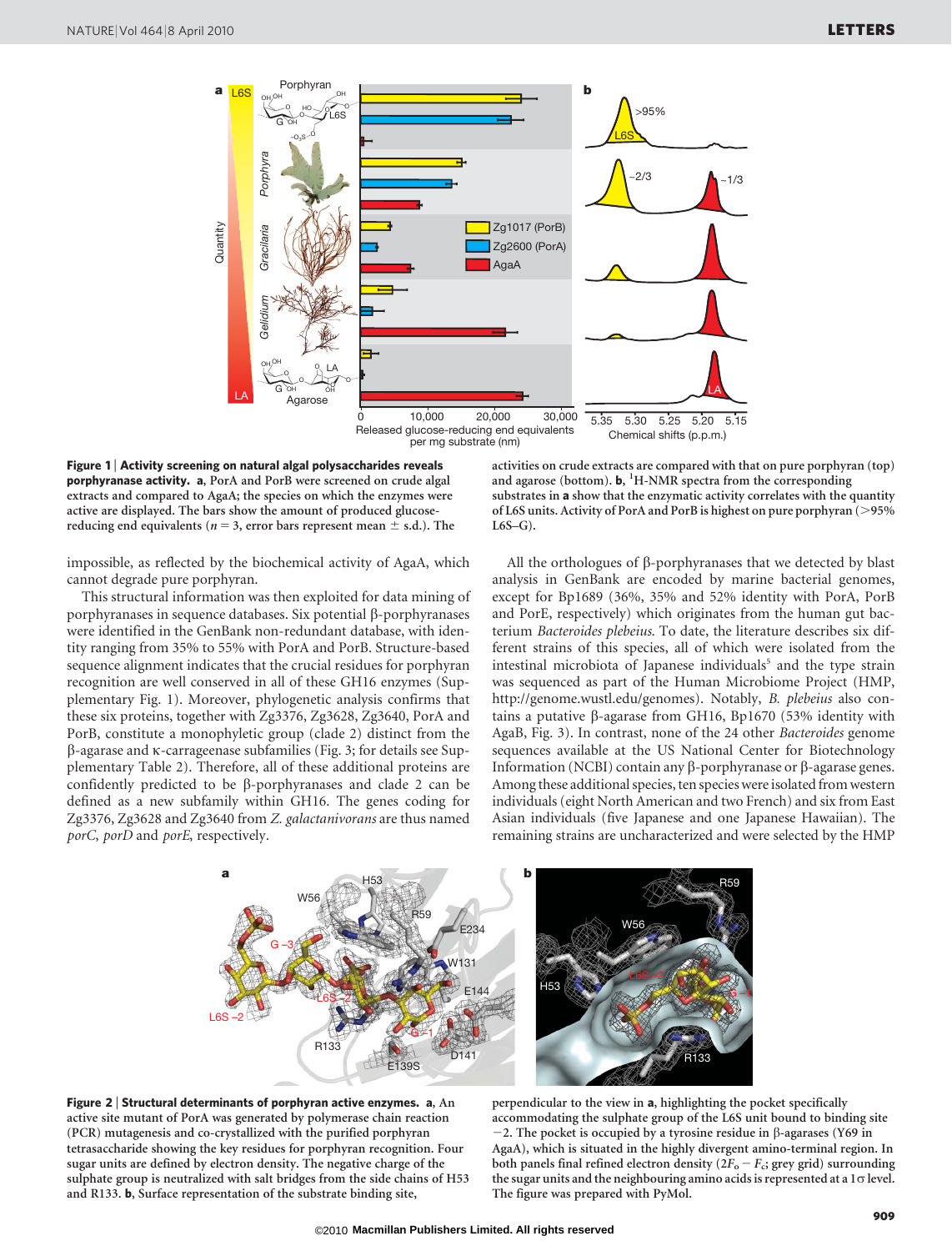

Figure 3 <sup>|</sup> Phylogenetic analysis of GH16 galactanases reveals porphyranases in many marine bacteria and in the Japanese gut bacterium B. plebeius. GH16 enzymes specific for red-algal-sulphated galactans cluster in three clades: clade 1,  $\beta$ -agarases; clade 2,  $\beta$ -porphyranases; and clade 3, k-carrageenases. Marine bacteria use these enzymes for red-algal galactan degradation. The non-marine exception is the human gut bacterium B. plebeius, which contains a  $\beta$ -porphyranase and a  $\beta$ -agarase (white circles) reminiscent of the porphyranolytic system of Z. galactanivorans (black diamonds).

(see Supplementary Table 5). Analysis of the B. plebeius genome shows that Bp1670 and Bp1689 are surrounded by other CAZyme genes (Fig. 4): two glycoside hydrolase family 86 (GH86)  $\beta$ -agarases (Bp1693 and Bp1694), two glycoside hydrolase family 2 (GH2) b-galactosidases (Bp1672 and Bp1673) and a sulphatase (Bp1701). This genomic region also contains a gene coding a carbohydratebinding module family 22 (CBM22) protein (Bp1696), preceded by a susD-like gene (Bp1697) and its associated TonB-dependent receptor gene (susC-like, Bp1698). All these carbohydrate-related genes have their closest orthologues in marine bacteria (identity between 48% and 69%), whereas homologous genes from other gut Bacteroides species are much more distant ( $\sim$ 30% identity). Moreover, six of these genes (Bp1670, Bp1671, Bp1689, Bp1693, Bp1694 and Bp1696) have no homologue in other Bacteroides genomes. The genes Bp1696, Bp1697 and Bp1698 also share synteny with two polysaccharide utilization loci (PUL) from Z. galactanivorans, which include either agaB  $(Zg3573)$  or porE (Zg3640). Interspersed between these genes shared with marine bacteria there are genes well conserved with other gut Bacteroides (Supplementary Table 3), showing that B. plebeius is a regular gut symbiont that received an unusual set of genes most probably by horizontal gene transfer (HGT) from a marine bacterium. The possible mechanism for HGT was identified by analysing the region downstream of Bp1670, which contains genes coding for conserved relaxase/mobilization proteins (Bp1662 and Bp1663/Bp1665), required for conjugative DNA transfer<sup>21</sup>. Interestingly, the  $\beta$ -agarase Ms116 and the putative β-porphyranase Ms132 of *Microscilla* sp. PRE1 (Fig. 3) are encoded by a plasmid that contains a relaxase gene (*Ms155*) homologous to  $Bp1662^{22}$ . In conclusion, these results indicate that B. plebeius acquired a porphyran utilization locus that originated from an ancestral porphyranolytic marine bacterium, related to the extant marine Bacteroidetes Z. galactanivorans and Microscilla sp. PRE1.

To extend these findings, we searched for homologues of PorA, PorB and Bp1689 in metagenomic data available at NCBI. No porphyranase was found in samples with terrestrial origin. The metagenome data sets obtained by open ocean sampling did not contain porphyranase genes either, but this is probably explained by the lack of red macroalgae in the 'open ocean'. Porphyranase distribution is thus essentially limited to coastal waters and to seaweed-associated bacteria. To test whether porphyranases are common in Japanese gut microbes, we analysed the gut metagenome data obtained from 13 Japanese volunteers (total read length, 726,907,479 base pairs (bp); average length, 840 bp)<sup>6</sup>. Seven potential porphyranases were unambiguously identified in the microbiomes of four people (between 31% and 42% identity with PorB, between 83% and 100% with Bp1689; see Table 1). Six putative  $\beta$ -agarases (GH16) were also detected in four Japanese individuals (between 51% and 59% identity with AgaB, between 96% and 99% with Bp1670). Interestingly, in one Japanese family, the mother and her unweaned baby girl had a microbiota containing porphyranase and agarase genes, suggesting that porphyranolytic gut Bacteroides strains may be transmitted between relatives. In contrast, when analysing the gut metagenome data of 18 North American individuals (total read length, 1,830,767,417 bp; average length,  $223$  bp)<sup>7</sup> no porphyranase or agarase genes were detected, even though this data set is 2.5-fold larger than the



Figure 4 | Upstream and downstream of the porphyranase gene (Bp1689), the genome of B. plebeius contains carbohydrate-related genes that share highest identity with proteins used for red-algal galactan degradation in two marine Bacteroidetes. Shown is the sequence identity between B.

plebeius, Microscilla sp. PRE1 and Z. galactanivorans proteins. Six of these genes (Bp1670, Bp1671, Bp1689, Bp1693, Bp1694 and Bp1696) are conserved with marine bacteria, but are absent in genomes of other gut **Bacteroides**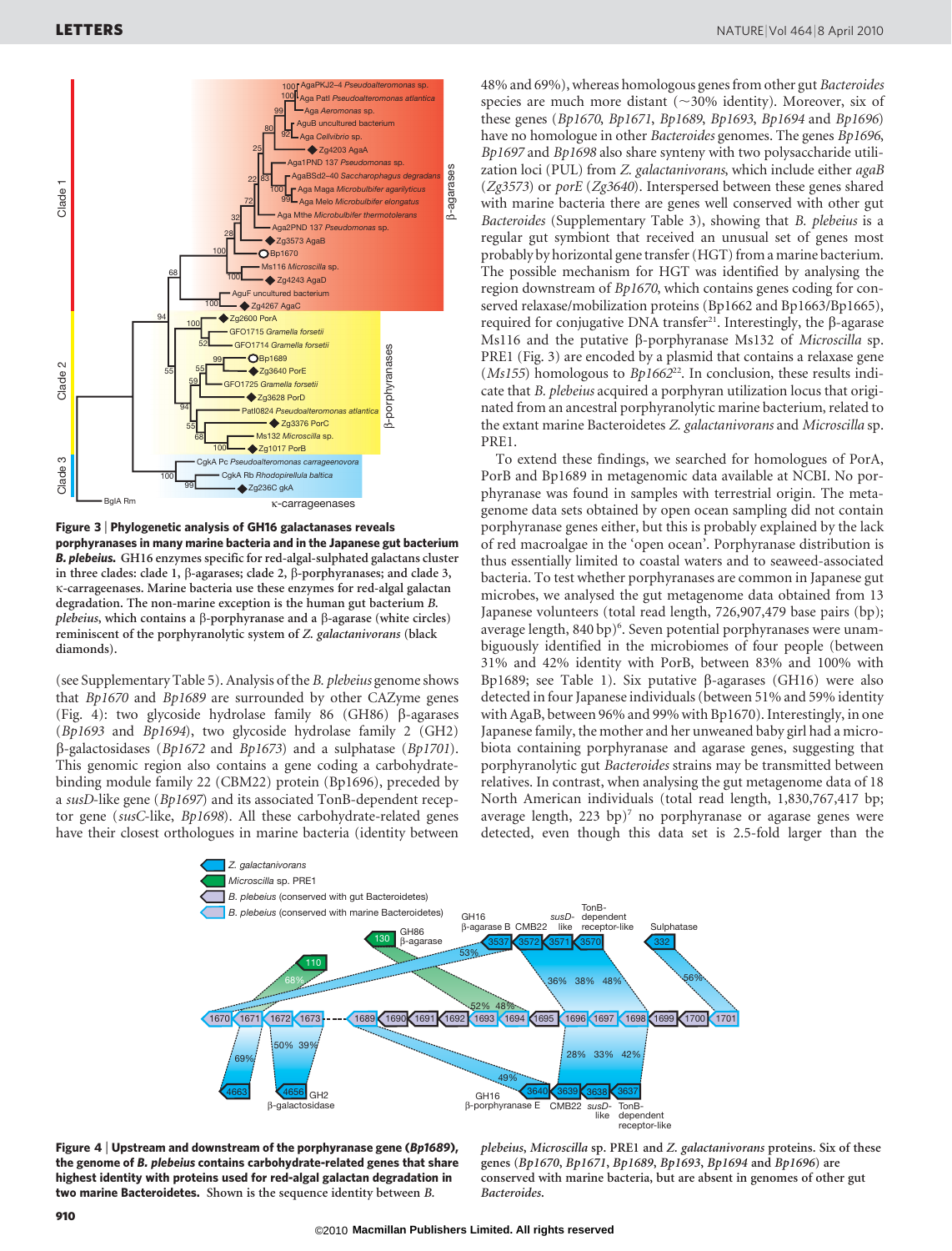Table 1 <sup>|</sup> Presence of porphyranases and agarases in Japanese gut metagenomes

| Individual    | Ouerv                                  | Porphyranase Bp1689<br>identity (Zg1017) (%) | Match length<br>(no. of amino acids) | Agarase Bp1670 identity<br>(Zg3573) (%) | Match length<br>(no. of amino acids) |
|---------------|----------------------------------------|----------------------------------------------|--------------------------------------|-----------------------------------------|--------------------------------------|
| $F1-S$        | F1-S_3191.1_B_pred_2_-_157_654_0_C     | 83 (42)                                      | 165 (109)                            |                                         |                                      |
|               | F1-S 077P07.z B pred 2 - 400 864 0 C   | 84 (32)                                      | 139 (150)                            |                                         |                                      |
|               | F1-S_051H15.y_B_pred_2_-_130_390_0_C   | 93                                           | 82                                   |                                         |                                      |
| F2-W (mother) | F2-W_029I11.z_B_pred_1_-_12_764_0_C    | 85 (39)                                      | 235 (162)                            |                                         |                                      |
|               | F2-W_368.1_B_pred_2_-_832_1554_0_C     |                                              |                                      | 96 (51)                                 | 222 (202)                            |
| F2-Y (child)  | F2-Y 2347.1 B pred $2 + 1383$ 2351 0 C | 87 (37)                                      |                                      |                                         |                                      |
|               | F2-Y_032L13.y_B_pred_1_-_1_614_0_P     | 94 (31)                                      | 184 (207)                            |                                         |                                      |
|               | F2-Y 008O23.y A pred $1 + 1655$ 1 P    |                                              |                                      | 97 (58)                                 | 194 (206)                            |
|               | F2-Y_399.1_B_pred_5_-_4757_5316_2_P    |                                              |                                      | 97 (59)                                 | 185 (205)                            |
| $In-R$        | $In-R_047A09.g_B_{pred_1+1846_0 P$     |                                              |                                      | 99 (52)                                 | 281 (298)                            |
|               | In-R 5520.1 A pred 1 - 43 666 0 C      |                                              |                                      | 98 (59)                                 | 207 (209)                            |
| $In-D$        | In-D 058K14.b B pred 2 - 470 958 0 C   | 100(33)                                      | 162 (145)                            | $\overline{\phantom{a}}$                |                                      |
|               | In-D_129O10.g_B_pred_1_-_76_909_0_C    |                                              |                                      | 96 (53)                                 | 277 (266)                            |

Sequence identities and match lengths are given without parentheses for matches to Bp1689 and Bp1670 and in parentheses for matches to Zg1017 (Z. galactanivorans PorB) and Zg3573 (Z. galactanivorans AgaB). Queries were run through<http://www.metagenome.jp>.

Japanese data set (almost tenfold considering average read length) $^6$ . However, the average read length is shorter in the American data set. To test whether this difference might have an impact on the likelihood of detecting porphyranases and agarases, we searched for homologues of the gene coding for the  $\alpha$ -amylase SusA from B. thetaiotaomicron, which is well conserved in Bacteroides genomes. Using the following criteria (E-value  $\leq 10^{-15}$ , score >50, identity  $>50\%$ ), we found 34 and 306 homologues in the Japanese and American data sets, respectively, confirming that there is no bias due to the read length. Applying the Fischer's exact test<sup>23</sup> to the respective CAZyme counts gives a *P*-value of  $P = 1.68 \times 10^{-6}$ , indicative of a statistically significant association between populations and the occurrence of porphyranase sequences in gut microbiota. Altogether, analyses of the available genomic and metagenomic data indicate that porphyranase and agarase genes are specifically encountered in Japanese gut bacteria and are probably absent in the microbiome of western individuals.

The detection of this HGT was possible owing to two favourable factors: b-porphyranases are absent in terrestrial microbes, and the transfer was relatively recent compared to the millions of years of mammalian gut microbiome evolution. This is supported by the high sequence identity of the porphyranase and associated genes in B. plebeius with genes found in marine Bacteroidetes. In contrast, acquisition of terrestrial plant-specific CAZyme genes probably occurred early in the evolution of herbivorous/omnivorous mammals, and such horizontally acquired genes would be difficult to distinguish from ancestral, vertically transmitted genes. The timing of such a HGT event is, however, difficult to estimate<sup>24</sup>. The question then arises of how the genes described here were acquired by Japanese gut bacteria. Tax records from the eighth century list seaweeds as payments to the Japanese government<sup>9</sup>, showing that they had an important role in Japanese culture. Dietary seaweed therefore is the most probable vector for the contact with marine microbes that led to HGT, as the only porphyran source in human nutrition is nori. Traditionally, nori is not roasted and thus contact with associated marine microbes is promoted through Japanese sushi<sup>9</sup>. Consequently, the consumption of food with associated environmental bacteria is the most likely mechanism that promoted this CAZyme update into the human gut microbe.

### METHODS SUMMARY

Porphyra umbilicalis algae were collected in spring 2008 near Roscoff in the intertidal zone. One-hundred grams of dry weight material was used for the polysaccharide extraction<sup>25</sup>. This polysaccharide is referred to as porphyran. To remove LA–G motifs, porphyran was pre-digested with an excess of  $\beta$ -agarase B (AgaB)<sup>17</sup>. The resistant fraction was separated from oligosaccharides by gelfiltration. This fraction is referred to as pure porphyran.

Enzyme activity assays were carried out as previously described for  $\beta$ -agarases<sup>16</sup> but at 30 °C, with a porphyranase concentration of  $\sim$  5 nM and a porphyran solution of 0.125% (w/v). The oligosaccharides produced during enzymatic digestion of all polysaccharides from various algal species were measured by a reducing sugar assay calibrated against a glucose concentration curve and presented as glucose-reducing end equivalents<sup>26</sup>.

PorA and PorB were produced by recombinant expression in E. coli (see Methods). All enzyme constructs are appended by a  $His<sub>6</sub>$ -tag for protein purification following standard affinity- and size-exclusion high-performance liquid chromatography (HPLC) methods. The crystal structure of PorA was solved by multiwavelength anomalous diffraction (MAD) on a gold derivative using the program HKL2MAP<sup>27</sup>. A standard mutagenesis kit from Qiagen was used to introduce the E139S mutation into PorA (for primers, see Supplementary Table 4). A complex structure was obtained by co-crystallization with purified porphyran tetraoligosaccharide. Refinement was performed with REFMAC<sup>28</sup> and model building with Coot<sup>29</sup>. The crystal structure of PorB was solved by molecular replacement and using PorA as a search model. All data sets were collected at the European Synchrotron Radiation Facilities.

The purification of porphyran oligosaccharides was carried out by several subsequent liquid chromatography steps. <sup>1</sup>H-NMR spectra were recorded and the signals were fully assigned using a complete set of correlation spectra (COSY, HMBC and HMQC). Details of the phylogeny analysis are described in the Methods section.

Full Methods and any associated references are available in the online version of the paper at<www.nature.com/nature>.

#### Received 9 November 2009; accepted 19 February 2010.

- 1. Cantarel, B. L. et al. The Carbohydrate-Active EnZymes database (CAZy): an expert resource for glycogenomics. Nucleic Acids Res. 37, D233–D238 (2009).
- 2. Ley, R. E., Lozupone, C. A., Hamady, M., Knight, R. & Gordon, J. I. Worlds within worlds: evolution of the vertebrate gut microbiota. Nature Rev. Microbiol. 6, 776–778 (2008).
- Xu, J. et al. A genomic view of the human-Bacteroides thetaiotaomicron symbiosis. Science 299, 2074–2076 (2003).
- 4. Martens, E. C., Koropatkin, N. M., Smith, T. J. & Gordon J. I.. Complex glycan catabolism by the human gut microbiota: the Bacteroidetes Sus-like paradigm. J. Biol. Chem. 284, 24673–24677 (2009).
- Kitahara, M., Sakamoto, M., Ike, M., Sakata, S. & Benno, Y. Bacteroides plebeius sp. nov. and Bacteroides coprocola sp. nov., isolated from human faeces. Int. J. Syst. Evol. Microbiol. 55, 2143–2147 (2005).
- Kurokawa, K. et al. Comparative metagenomics revealed commonly enriched gene sets in human gut microbiomes. DNA Res. 14, 169–181 (2007).
- 7. Turnbaugh, P. J. et al. A core gut microbiome in obese and lean twins. Nature 457, 480–484 (2009).
- 8. Fukuda, S. et al. Pattern of dietary fiber intake among the Japanese general population. Eur. J. Clin. Nutr. 61, 99–103 (2007).
- 9. Nisizawa, K., Noda, H., Kikuchi, R. & Watanabe, T. The main seaweed foods in Japan. Hydrobiologia 151–152, 5–29 (1987).
- 10. Mc Hugh, D. J. in FAO Fisheries Technical Paper No 441 (FAO, 2003).
- Kloareg, B. & Quatrano, R. S. Structure of the cell walls of marine algae and ecophysiological functions of the matrix polysaccharides. Oceanogr. Mar. Biol Annu. Rev. 26, 259–315 (1988).
- 12. Michel, G., Nyvall-Collen, P., Barbeyron, T., Czjzek, M. & Helbert, W. Bioconversion of red seaweed galactans: a focus on bacterial agarases and carrageenases. Appl. Microbiol. Biotechnol. 71, 23–33 (2006).
- Gilbert, H. J., Stalbrand, H. & Brumer, H. How the walls come crumbling down: recent structural biochemistry of plant polysaccharide degradation. Curr. Opin. Plant Biol. 11, 338–348 (2008).
- 14. Barbeyron, T. et al. Zobellia galactanovorans gen. nov., sp. nov., a marine species of Flavobacteriaceae isolated from a red alga, and classification of [Cytophaga] uliginosa (ZoBell and Upham 1944) Reichenbach 1989 as Zobellia uliginosa gen. nov., comb. nov. Int. J. Syst. Evol. Microbiol. 51, 985–987 (2001).
- Barbeyron, T. Gerard, A. Potin, P., Henrissat, B. & Kloareg, B. The k-carrageenase of the marine bacterium Cytophaga drobachiensis. Structural and phylogenetic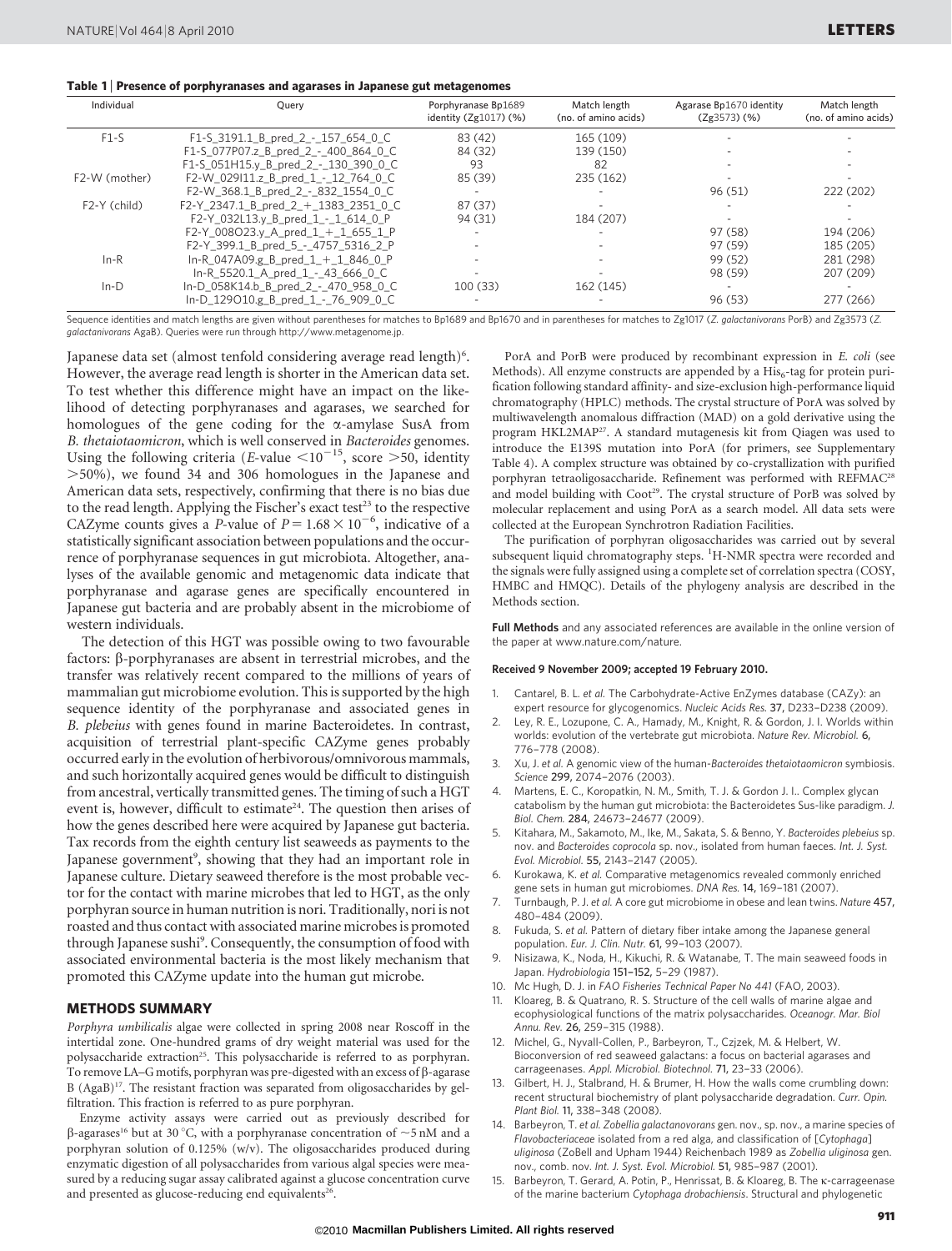relationships within family-16 glycoside hydrolases. Mol. Biol. Evol. 15, 528–537 (1998).

- 16. Jam, M. et al. The endo-b-agarases AgaA and AgaB from the marine bacterium Zobellia galactanivorans: two paralogue enzymes with different molecular organizations and catalytic behaviours. Biochem. J. 385, 703–713 (2005).
- 17. Allouch, J. et al. The three-dimensional structures of two  $\beta$ -agarases. J. Biol. Chem. 278, 47171–47180 (2003).
- 18. Maciel, J. S. et al. Structural characterization of cold extracted fraction of soluble sulfated polysaccharide from the red seaweed Gracilaria birdiae. Carbohydr. Polym. 71, 559–565 (2008).
- 19. Turvey, J. R. & Rees, D. A. Isolation of L-galactose-6-sulphate from a seaweed polysaccharide. Nature 189, 831–832 (1961).
- 20. Anderson, N. S. & Rees, D. A. Porphyran a polysaccharide with a masked repeating structure. J. Chem. Soc. 5880–5887 (1965).
- 21. Garcillán-Barcia, M. P., Francia, M. V. & de la Cruz, F. The diversity of conjugative relaxases and its application in plasmid classification. FEMS Microbiol. Rev. 33, 657–687 (2009).
- 22. Zhong, Z. et al. Sequence analysis of a 101-kilobase plasmid required for agar degradation by a Microscilla isolate. Appl. Environ. Microbiol. 67, 5771-5779 (2001).
- 23. Fisher, R. A. On the interpretation of  $\chi^2$  from contingency tables, and the calculation of P. J. R. Stat. Soc. 85, 87–94 (1922).
- 24. Kuo, C. H. & Ochman, H. Inferring clocks when lacking rocks: the variable rates of molecular evolution in bacteria. Biol. Direct 4, 35 (2009).
- 25. Ishihara, K., Oyamada, C., Matsushima, R., Murata, M. & Muraoka, T. Inhibitory effect of porphyran, prepared from dried ''nori'', on contact hypersensitivity in mice. Biosci. Biotechnol. Biochem. 69, 1824–1830 (2005).
- 26. Kidby, D. K. & Davidson, D. J. A convenient ferricyanide estimation of reducing sugars in the nanomole range. Anal. Biochem. 55, 321-325 (1973).
- 27. Pape, T.& Schneider, T. R. HKL2MAP: a graphical user interface for macromolecular phasing with SHELX programs. J. Appl. Cryst. 37, 843–844 (2004).
- 28. Murshudov, G. N., Vagin, A. A. & Dodson, E. J. Refinement of macromolecular structures by the maximum-likelihood method. Acta Crystallogr. D 53, 240–255 (1997).

29. Potterton, L. et al. Developments in the CCP4 molecular-graphics project. Acta Crystallogr. D 60, 2288–2294 (2004).

Supplementary Information is linked to the online version of the paper at <www.nature.com/nature>.

Acknowledgements We thank B. Kloareg and C. de Vargas for critical discussions and reading of the manuscript and M. Jam, A. Jeudy and D. Freudenreich for technical assistance. The 'Marine Plants and Biomolecules' laboratory is funded by the French national research centre (Centre National de la Recherche Scientifique) and the University Marie Curie; J.-H.H. was supported by a European Marie Curie PhD grant; this work was also funded by the 'Region Bretagne' through the program Marine 3D. G.M. was supported by the GIS 'Genomique Marine' and the French Research Ministry (ACI Young Researcher). We thank the beamline scientists and staff at the European Synchrotron Radiation Facilities for technical support during data collections, the NMR Service, University Bretagne Occidentale, for access to the Bruker NMR spectrometer and Genoscope for sequencing the Z. galactanivorans genome.

Author Contributions J.-H.H. cloned, purified and crystallized the enzymes and extracted polysaccharides; J.-H.H. and M.C. collected data and solved the crystal structures; G.C. and J.-H.H. purified and characterized oligosaccharides; G.C. and W.H. performed the NMR analysis; G.M., T.B. and J.-H.H. performed the bioinformatic analysis; M.C., T.B., G.M. and J.-H.H. designed the study; J.-H.H., M.C. and G.M. analysed the data and wrote the paper. All authors discussed the results and commented on the manuscript.

Author Information Atomic coordinates and structure factors have been deposited at the Protein Data Bank under accession codes 3ILF (PorA\_E139S) and 3JUU (PorB). Reprints and permissions information is available at <www.nature.com/reprints>. The authors declare no competing financial interests. Correspondence and requests for materials should be addressed to M.C. [\(czjzek@sb-roscoff.fr\)](mailto:czjzek@sb-roscoff.fr) or G.M. [\(gurvan@sb-roscoff.fr\)](mailto:gurvan@sb-roscoff.fr).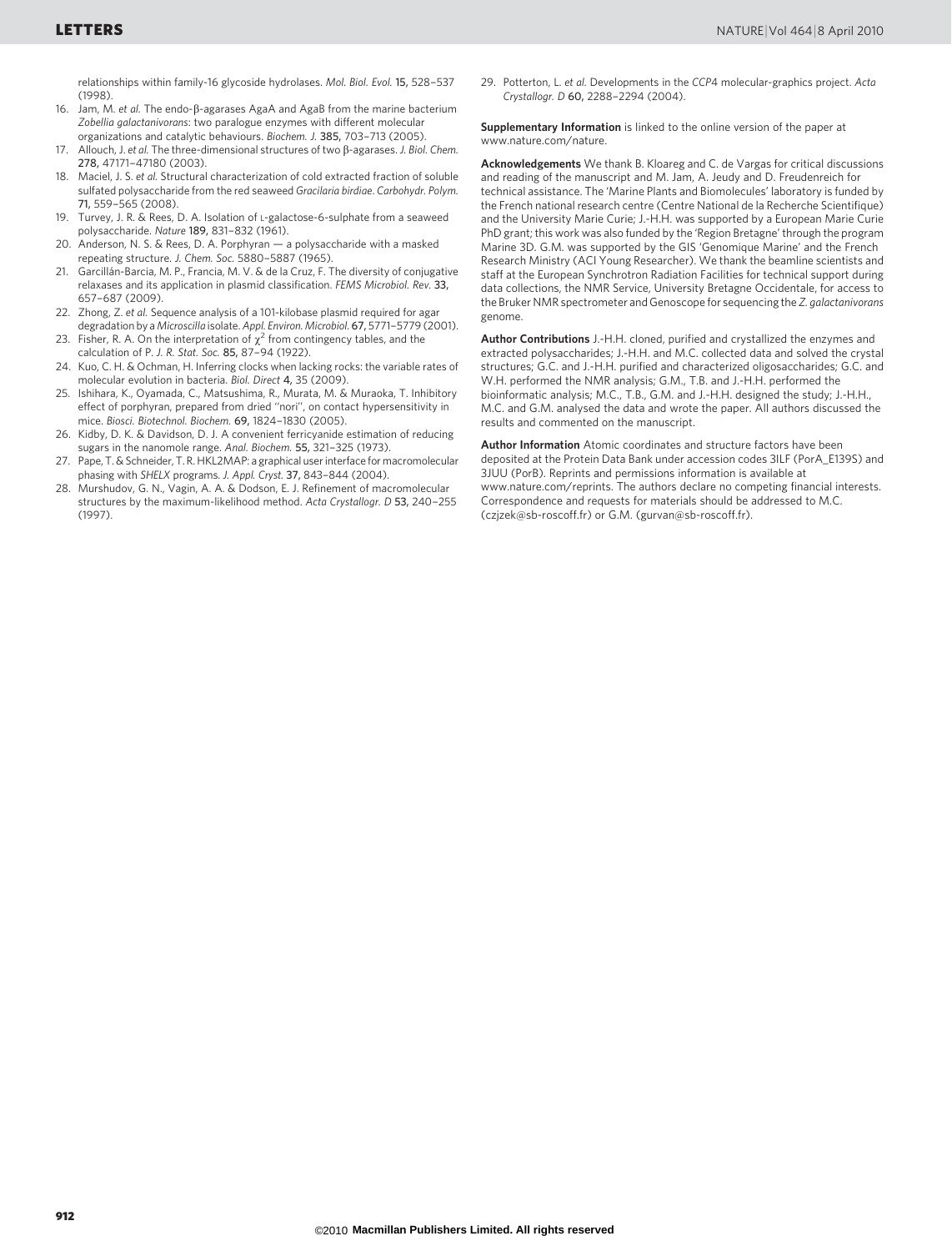#### **METHODS**

Activity screening on algal extracts. Algae of species (Ectocarpus siliculosus, Delesseria sanguinea, Zostera marina, Porphyra umbilicalis, Gracilaria gracilis, Gelidium spinosum, Chondrus crispus and Laurencia pinnatifida) were all collected at low tide near Roscoff, extensively washed with fresh water, shock frozen with liquid nitrogen and ground in a mortar until a fine powder was obtained. Onehundred grams of dry weight material was used for the polysaccharide extraction<sup>25</sup>. The algal powder was treated with 80% ethanol, centrifuged and the supernatant was discarded. Ethanol extraction was repeated until the supernatant remained colourless. The obtained algal solid fraction was pelleted, frozen and subsequently dried by lyophyllization. For the enzymatic activity tests, 50 mg of algal powder was resuspended in 1 ml distilled water and extracted for 1 h at 98 °C. The suspension was centrifuged for 5 min at 3,000g and the supernatant was transferred into a new tube. This extraction was repeated twice and the three extraction supernatants were finally combined. The dried mass was recovered for each extract to calculate the normalized enzyme activity and to record <sup>1</sup>H-NMR-spectra.

One-hundred microlitres of algal extract was incubated with  $\sim$  1 µg of enzyme at 30 °C in 300 mM NaCl and 10 mM sodium acetate, 16 mM tri-sodium citrate (pH 7.2) until complete digestion could be obtained. Complete digestion was monitored by further adding of enzyme and re-measuring the amount of released oligosaccharides. The samples were centrifuged for 30 min at 3,000g, to spin down non-digested gel particles, and re-equilibrated for 20 min at 20  $^{\circ}$ C. Soluble reaction products in the supernatant were quantified by a reducing sugar assay26. The amount of reducing ends produced by the enzymes was calculated with a glucose calibration curve and the obtained results are presented as glucose-reducing end equivalents (Fig. 1). The final values were calculated by subtracting control levels measured for solutions with no enzyme added (data not shown). The calibration curve with 50–300  $\mu$ g ml<sup>-1</sup> of glucose was used to calculate the amount of reducing ends as glucose-reducing end equivalents.

Medium throughput cloning and expression strategy. The five new GH16 enzymes from Z. galactanivorans were selected for recombinant expression. Two enzymes (Zg2600 and Zg3628) are multimodular and consist of catalytic modules appended by carbohydrate-binding modules (CBMs)<sup>30</sup> or modules of unknown function. From these multimodular enzymes only the catalytic modules were amplified by PCR and subsequently cloned. Cloning strategy and primers of all targets are given in Supplementary Table 4.

All targets were amplified in parallel by PCR with a set of forward and reverse primers that were calculated to have a melting temperature of 70 °C. Purified PCR products were digested with a mix of the corresponding restriction enzyme/buffer system (NEB) for 3 h at 37 °C. After digestion, the PCR products were again purified with a standard DNA purification kit and finally eluted with 25  $\mu$ l of H<sub>2</sub>O. The PCR products were ligated with an equally digested pET15b-derived plasmid (gift from M. Cygler), which was additionally dephosphorylated. For the transformation, chemically competent DH5 $\alpha$  E. coli cells were used following standard procedures.

The recombinant soluble expression of the different constructs was first screened in small scale. The obtained clones were transformed into recombinant Bl21 (DE3) cells and then used to inoculate a 3 ml Luria–Bertani-broth preculture, supplemented with 100  $\mu$ g ml<sup>-1</sup> of ampicillin in deep-well format. The preculture was incubated overnight at 37 °C and 10  $\mu$ l were transferred for inoculation of 2 ml ZYP-5052 medium (ampicillin, 100  $\mu$ g ml<sup>-1</sup>)<sup>31</sup>. The expression test cultures were incubated at 20 $\degree$ C for three days and harvested by centrifugation. The cells were lysed with 500 µl of lysis buffer composed of 50 mM Tris, pH 8, 300 mM NaCl, 1 mg ml<sup> $-1$ </sup> lysozyme and DNase. The cell lysate was centrifuged and the supernatant separated for batch affinity purification with hypercel nickel resin. The remaining cell pellet, which contained the insoluble expressed fraction, was extracted with 6 M urea for 30 min and centrifuged. The supernatant was stored for SDS–polyacrylamide gel electrophoresis (PAGE) analysis. The cell lysate supernatant was used for batch affinity purification and 50 µl of nickel charged hypercel resin was added to the supernatant. After incubation for 20 min, the supernatant was discarded and the pellet washed with 500 ml buffer (lysis buffer without lysozyme and DNase) followed by further centrifugation. The bound proteins were eluted by adding 500 mM imidazole solution. Fractions of inclusion bodies, soluble cell lysate and batch-purified proteins were analysed on 12% SDS–PAGE (data not shown). The expression procedures were then up-scaled to 1 litre cultures for protein production before structural and biochemical analysis.

Crystallization and structure solution. PorA was crystallized by the hangingdrop method in 18–20% PEG 4,000, 0.2 M ammonium sulphate and 0.1 M sodium acetate, pH 4.6, at 20 °C. Drops contained 2  $\mu$ l of 2.6 mg ml<sup>-1</sup> protein solution plus 1  $\mu$ l of crystallization solution and were equilibrated against 500  $\mu$ l crystallization solution. A heavy atom derivative was obtained by soaking a native crystal for 24 h in mother liquor supplemented with 5 mM potassium tetra-chloro-aureate (III) and 5% glycerol. Before flash freezing at 100 K the crystal was back-soaked in mother liquor with 10% glycerol for  $\sim$ 1 min. MAD data were collected on beamline ID23I. Four data sets were collected from one heavy atom derivative crystal, around the LIII gold absorption edge. Anomalous data were processed with XDS and scaled with XSCALE32. The heavy atom substructure solution was determined with SHELXD<sup>33</sup> followed by density modification with SHELXE as part of HKL2MAP27 and the resulting electron density map was improved by solvent flattening with the program DM  $(CCP4)^{34}$ . The crystallization conditions for the PorA\_E139S complex structure were adapted from the native protein and 5–10 mM of neo-porphyrotetraose was added. For these crystals the data collection was carried out on beamline BM30A. Data were processed with Mosflm<sup>35</sup> and SCALA (CCP4)<sup>34</sup>. Refinement was performed with REFMAC<sup>28</sup> and model building with Coot<sup>29</sup>.

PorB was crystallized within one-to-two weeks by the sitting-drop method with a crystallization solution composed of 33–35% PEG 1,000, 0.4 M lithium sulphate and 0.1 M MES buffer at pH 6.0. The sitting drops were formed by mixing 2  $\mu$ l of protein solution (5.6 mg ml<sup>-1</sup>) and 1  $\mu$ l of crystallization solution, and equilibrated against a 500  $\mu$ l crystallization solution at 20 °C). For cryoconservation, crystals were brought to 10% glycerol in 5% increments in the crystallization solution. After solving the phases by molecular replacement, the model building and refinement were carried out as described for PorA. For all data sets, 5% of the observations were flagged as free and used to monitor refinement procedures and a summary for data collection and final refinement statistics are given in Supplementary Table 1.

Purification of the oligosaccharides by preparative size-exclusion chromato**graphy.** The material for oligosaccharide purification was obtained by incubation at 30 °C of porphyran with 2.6  $\mu$ gml<sup>-1</sup> of PorA in water.

The purification of porphyran oligosaccharides was carried out by preparative size-exclusion chromatography with three Superdex 30 (26/60) columns in series, integrated on a HPLC system liquid injector/collector (Gilson). The freezedried hydrolysis product was dissolved in deionized water at a concentration of 4% (w/v). After filtration, 4 ml of sample was injected and eluted with 50 mM ammonium carbonate at a flow rate of  $1.5$  ml  $\text{min}^{-1}$ . Fractions of oligosaccharides that could be assigned to distinct peaks were collected, pooled and analysed by HPLC (data not shown) and fluorophore-assisted PAGE and the fractions were freeze-dried by lyophyllization for further analyses by nuclear magnetic resonance (Supplementary Fig. 6).

Fluorophore-assisted carbohydrate electrophoresis. Fractions obtained after separation of oligosaccharides were analysed by fluorophore-carbohydrate– PAGE<sup>36</sup>. Aliquots of 100 µl were labelled with 2 µl AMAC (2-amnoacridone) solution or with 2 µl ANTS (8-aminonaphthalene-1,3,6-trisulphonate) solution. After dissolution of the oligosaccharide pellets, 5 µl of a 1 M sodium cyanoborohydride in dimethylsulphoxide (DMSO) was added and the mixture was incubated for 16 h at 37 °C. The samples were analysed on a 30% polyacrylamide running gel with a 4% stacking gel.

Nuclear magnetic resonance spectroscopy. All samples were solubilized in D<sub>2</sub>O and exchanged twice, before being analysed on a Bruker 500MHz NMR spectrometer. For the polysaccharides extracted from algae that were used as substrates for enzymatic assays, <sup>1</sup>H-NMR spectra were recorded at 70 °C using 64 scans. For oligosaccharides, <sup>1</sup>H-NMR spectra were recorded at 25 °C using 16 scans (Supplementary Fig. 6). Chemical shifts are expressed in p.p.m. by reference to an external standard TSP (trimethylsilylpropionic acid). The NMR signals of the purified oligosaccharides were fully assigned using a complete set of correlation spectra: COSY (doublequantum-filtered correlation spectroscopy), HMBC (heteronuclear multiple bond correlation) and HMQC (heteronuclear single quantum correlation). Sequence and phylogeny analyses. Multiple sequence alignments were generated using MAFFT with the iterative refinement method and the scoring matrix Blosum62 $37$ . The structure-based multiple alignment of the  $\beta$ -porphyranases was displayed using the program ESPript<sup>38</sup>. For the phylogeny analyses of the GH16 enzymes, the sequences were selected from the CAZY database. The MAFFT alignment of these sequences was manually refined using Bioedit (T. Hall), on the basis of the superposition of the structure of the k-carrageenase of Pseudoalteromonas carrageenovora<sup>39</sup>, the  $\beta$ -agarase AgaA<sup>17</sup> and the  $\beta$ -porphyranases PorA and PorB from Z. galactanivorans. Phylogenetic trees were derived from this refined alignment using the maximum likelihood method with the program PhyML<sup>40</sup>. The reliability of the trees was always tested by bootstrap analysis using 100 resamplings of the data set. The trees were displayed with MEGA 3.1<sup>41</sup>.

- 30. Boraston, A. B., Bolam, D. N., Gilbert, H. J. & Davies, G. J. Carbohydrate-binding modules: fine-tuning polysaccharide recognition. Biochem. J. 382, 769–781 (2004).
- 31. Studier, F. W. Protein production by auto-induction in high density shaking cultures. Protein Expr. Purif. 41, 207–234 (2005).
- 32. Kabsch, W. Evaluation of single-crystal X-ray-diffraction data from a positionsensitive detector. J. Appl. Cryst. 21, 916-924 (1988).
- 33. Schneider, T. R. & Sheldrick, G. M. Substructure solution with SHELXD. Acta Crystallogr. D 58, 1772–1779 (2002).